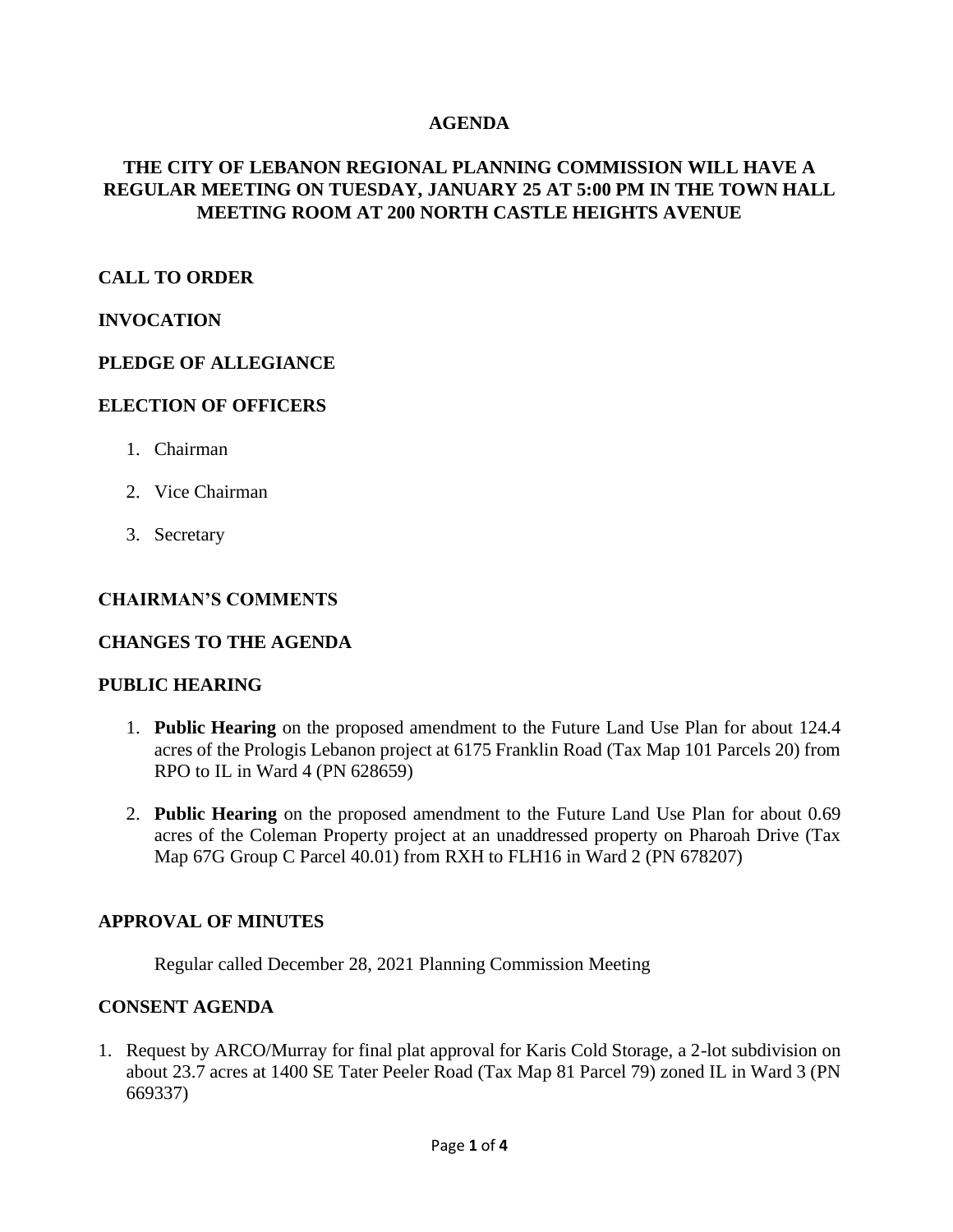- 2. Request by Cumberland Hospitality, LLC for site plan approval for Towneplace Suites, a nonresidential development on about 1.99 acres at 1002 Cumberland Center Boulevard (Tax Map 81E Group A Parcel 2) zoned CG in Ward 3 (PN 669350)
- 3. Request by Wilson County Ag Center for site plan approval for Made in Tennessee Building James E Ward Agricultural Center, a non-residential development on about 2.83 acres at 945 E Baddour Parkway (Tax Map 67 Parcel 88.02) zoned CS and RD9 in Ward 2 (PN 681351)
- 4. Request by Staff to amend the Callis Road Industrial SP to fix scrivener's errors
- 5. Request by Staff to amend the National Indoor RV SP to fix scrivener's errors
- 6. Request by Staff to amend the Prologis Haskell Evans SP to fix scrivener's errors
- 7. Request by Staff to amend Zoning Code Section 14.401.C. Establishment of Districts, Special Districts to update list of Specific Plan Districts

## **OLD BUSINESS**

- 1. Request by Mark Vastola for plan of services approval for about 32.27 acres of the Hancock Crossing project at 722 & an unaddressed property on Hancock Lane (Tax Map 58 Parcels 32.03 & 32.10) and zoning to HCSP to be added to Ward 1 (PN 669364 & 669366)
- 2. Request by Mark Vastola for annexation and zoning approval for about 32.27 acres of the Hancock Crossing project at 722 & an unaddressed property on Hancock Lane (Tax Map 58 Parcels 32.03 & 32.10) and zoning to HCSP to be added to Ward 1 (PN 669364 & 669366)
- 3. Request by ARCO/Murray for site plan approval for KARIS Cold Storage, a non-residential development on about 15.09 acres at 1400 SE Tater Peeler Road (Tax Map 81 Parcel 79) zoned IL in Ward 3 (PN 668788)
- 4. Request by FR2, LLC for site plan approval for Proposed Accessory Garage Building, a nonresidential development on about 1.12 acres at 512 N Cumberland Street (Tax Map 68D Group C Parcel 6) zoned CG in Ward 2 (PN 669216)
- 5. Request by Copart for site plan approval for Copart Lebanon, a non-residential development on about 45.29 acres at 540 Maddox Simpson Parkway (Tax Map 82 Parcels 165.17) zoned IH in Ward 3 (PN 337785)
- 6. Request by Prologis for a future land use plan amendment for about 124.4 acres of the Prologis Lebanon project at 6175 Franklin Road (Tax Map 101 Parcels 20) from RPO to IL in Ward 4 (PN 628659)
- 7. Request by Prologis for rezoning approval for about 124.4 acres of the Prologis Lebanon project at 6175 Franklin Road (Tax Map 101 Parcel 20) from RS20 to SP in Ward 4 (PN 628716)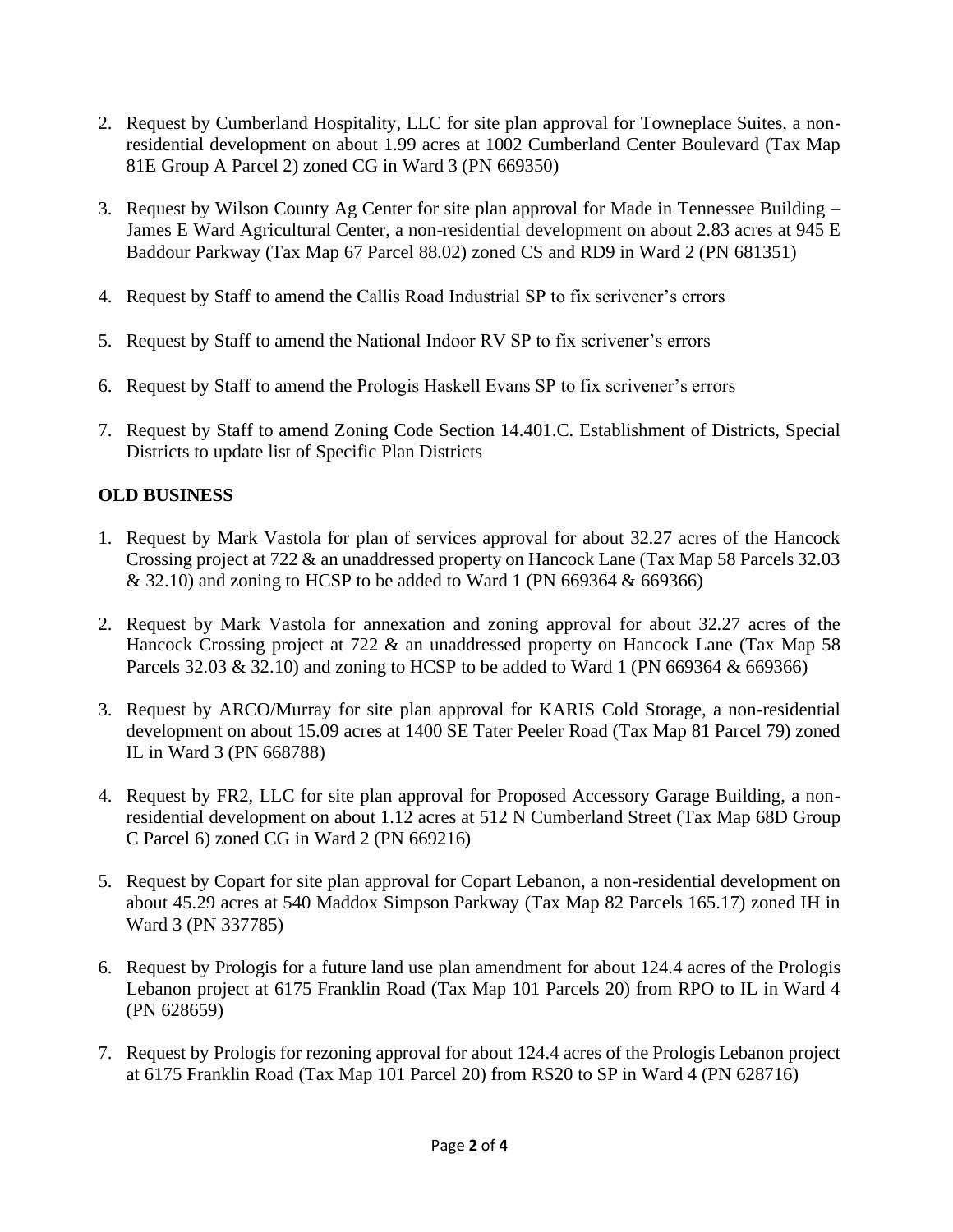- 8. Request by Tim Graves for plan of services approval for about 2.4 acres of the Arlis Anderson, Oleta Graves Property project at 6341 Leeville Pike (Tax Map 79 Parcel 48) and zoning to CG to be added to Ward 4 (PN 647777)
- 9. Request by Tim Graves for annexation and zoning approval for about 2.4 acres of the Arlis Anderson, Oleta Graves Property project at 6341 Leeville Pike (Tax Map 79 Parcel 48) and zoning to CG to be added to Ward 4 (PN 647777)
- 10. Request by The Fifth Generation Property Company for plan of services approval for about 91.32 acres of the Stream Central Pike Specific Plan project at 15620, 15680, 15720, 15730, 15780 & 15850 Central Pike (Tax Map 116 Parcels 10, 11, 11.02, 11.03, 11.04 & 11.05) and zoning to SCPSP to be added to Ward 4 (PN 667550 & 669045)
- 11. Request by The Fifth Generation Property Company for annexation and zoning approval for about 91.32 acres of the Stream Central Pike Specific Plan project at 15620, 15680, 15720, 15730, 15780 & 15850 Central Pike (Tax Map 116 Parcels 10, 11, 11.02, 11.03, 11.04 & 11.05) and zoning to SCPSP to be added to Ward 4 (PN 667550 & 669045)

# **NEW BUSINESS**

- 1. Request by K&A Land Surveying, INC for preliminary plat approval for Mayfair Meadows, Section 4, Future Development Lot, a 4-lot subdivision on about 2 acres at an unaddressed property on Stroud Drive (Tax Map 59 Parcel 29.01) zoned RD9 in Ward 1 (PN 678473)
- 2. Request by Griffin Partners Development for site plan approval for Hwy 109 Warehouses, a nonresidential development on about 255 acres at an unaddressed property on Cedar Creek Lane (Tax Map 94 Parcel 31) zoned IP in Ward 4 (PN 656681)
- 3. Request by Al Neyer, Inc. for gate approval for Project Bluebird, at 1400 Murfreesboro Road (Tax Map 92 Parcels 54) zoned IP in Ward 3 (PN 683880)
- 4. Request by Mapco for site plan approval for Mapco-Quarry Loop, a non-residential development on about 3.58 acres at 3450 Highway 109 (Tax Map 55 Parcels 48 & 50) zoned CG in Ward 6 (PN 560017)
- 5. Request by Clyde Coleman for a future land use plan amendment for about 0.69 acres of the Coleman Property project at an unaddressed property on Pharoah Drive (Tax Map 67G Group C Parcel 40.01) from RXH to FLH16 in Ward 2 (PN 678207)
- 6. Request by Clyde Coleman for rezoning approval for about 0.69 acres of the Coleman Property project at an unaddressed property on Pharoah Drive (Tax Map 67G Group C Parcel 40.01) from CS to R2 in Ward 2 (PN 669101)
- 7. Request by Bone & Associates for rezoning approval for about 0.19 acres of the 204 East Main Street project at 204 E Main Street (Tax Map 68E Group F Parcel 1) from CS to CD in Ward 2 (PN 681087)